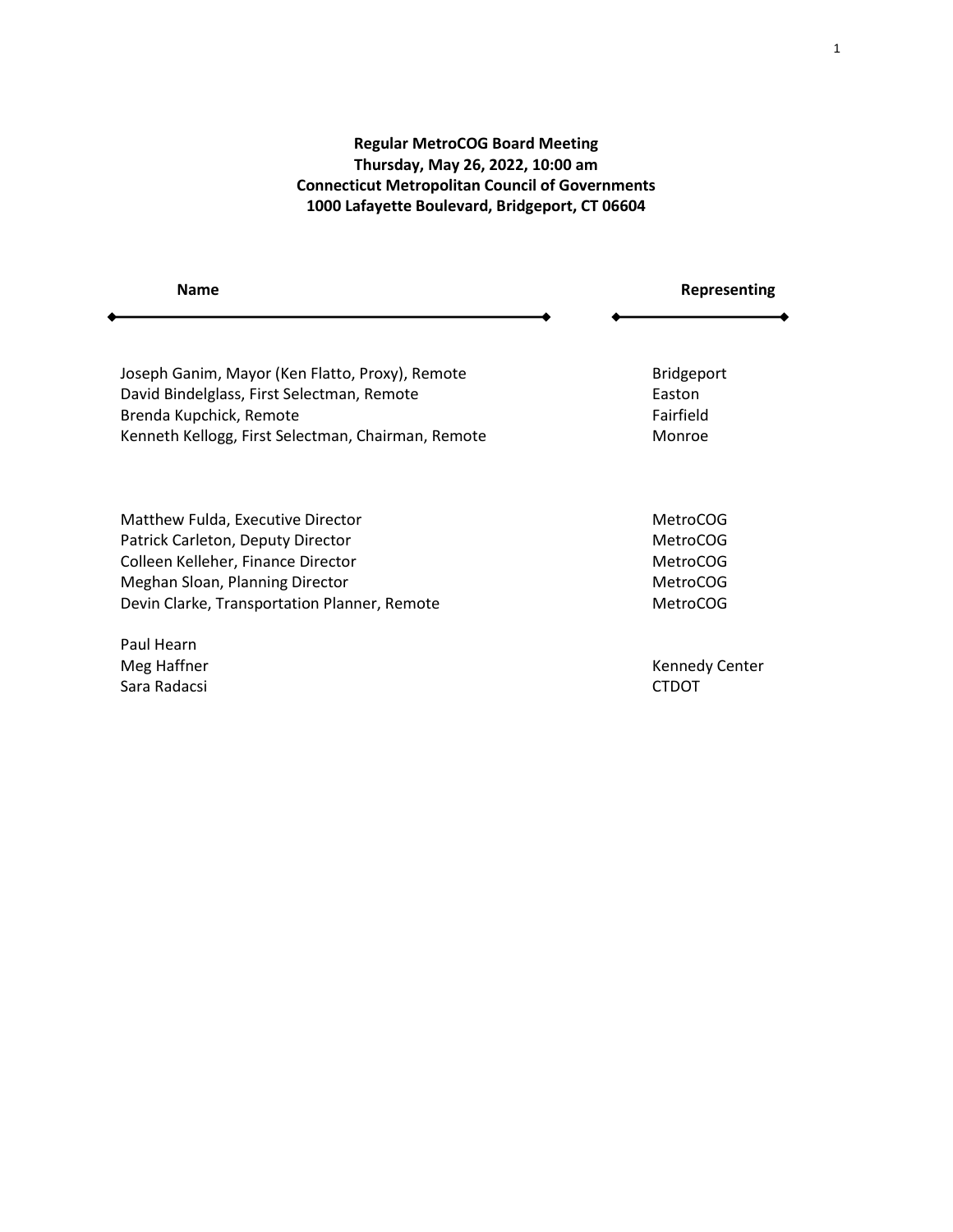#### **Minutes**

### **I. Call to Order**

The meeting was called to order by the Chairman, First Selectman Kellogg at 10:34 am. Mr. Fulda performed a roll call; the following board members were present:

David Bindelglass, Easton Mr. Flatto, Bridgeport First Selectwoman Kupchick, Fairfield First Selectman Kellogg, Monroe

## **II. Public Participation**

There was no public participation.

## **III. Approval of Meeting Minutes**

a. March 31, 2022

First Selectman Kellogg noted that based on new guidance minutes should be amended to reflect who attended the meeting remotely.

A motion to approve the minutes was made by Mr. Flatto and seconded by First Selectman Bindelglass. The motion carried unanimously.

#### **IV. Action Items**

a. MetroCOG FY 2023 Annual Budget (Attachment B)

Ms. Kelleher explained that the COG anticipated ending the year with a surplus and the only change in operations was in equipment to purchase new furniture.

There was some confusion regarding the final projections from FY22. A member requested that the budget be tabled until the June meeting and that actuals be updated to reflect all FY22 revenue and expenses.

b. MetroCOG FY 2023 Health Insurance (Attachment C) Mr. Fulda explained that Connecticare remained the cheapest option and employees had no issues with the current plan.

Mr. Fulda explained that a self-insured plan was explored but was not a good option.

A motion to approve the health insurance plan as presented was made by First Selectman Bindelglass and seconded by First Selectwoman Kupchick.

#### **V. Other Business**

a. IIJA Competitive Grant Programs Mr. Fulda explained that the purpose of the Safe Streets and Road for All grant programs was to reduce serious and fatal crashes. Mr. Fulda continued to explain that eligibility for construction grants required a Vision